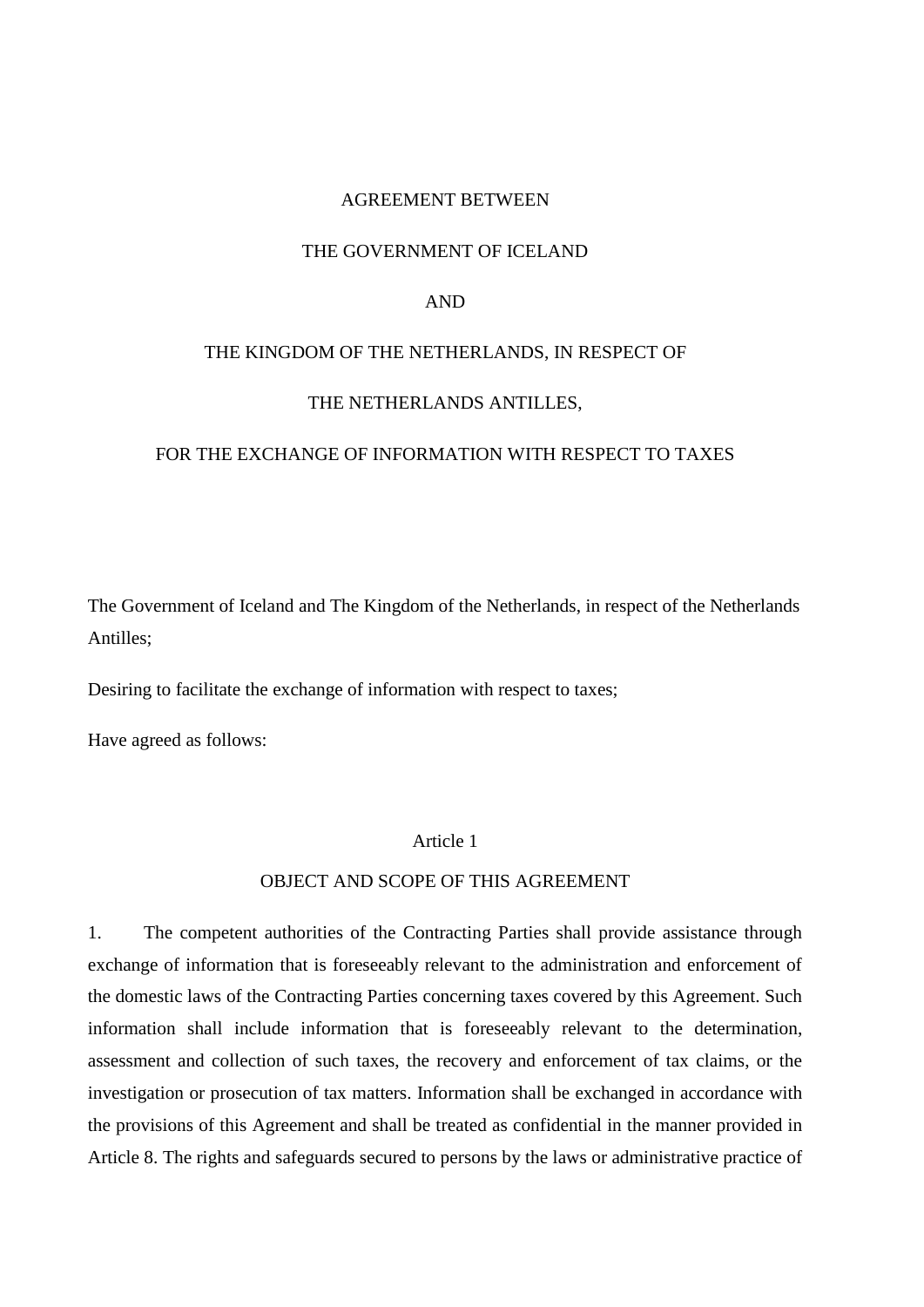the Requested Party remain applicable to the extent that they do not unduly prevent or delay effective exchange of information.

2. As regards the Kingdom of the Netherlands, this Agreement shall apply only to the Netherlands Antilles.

# Article 2

# **JURISDICTION**

A Requested Party is not obligated to provide information which is neither held by its authorities nor in the possession or control of persons who are within its territorial jurisdiction.

# Article 3

# TAXES COVERED

1. The taxes which are the subject of this Agreement are:

- a) in the Netherlands Antilles:
	- (i) the income tax (inkomstenbelasting);
	- (ii) the wages tax (loonbelasting);
	- (iii) the profit tax (winstbelasting);
	- (iv) the surtaxes on the income and profit tax (opcenten op de inkomsten- en winstbelasting);
- b) in Iceland:
	- (i) the income taxes to the State (tekjuskattar ríkissjóðs); and
	- (ii) the income tax to the municipalities (útsvar til sveitarfélaganna).

2. This Agreement shall also apply to any identical taxes imposed after the date of signature of this Agreement in addition to or in place of the existing taxes. This Agreement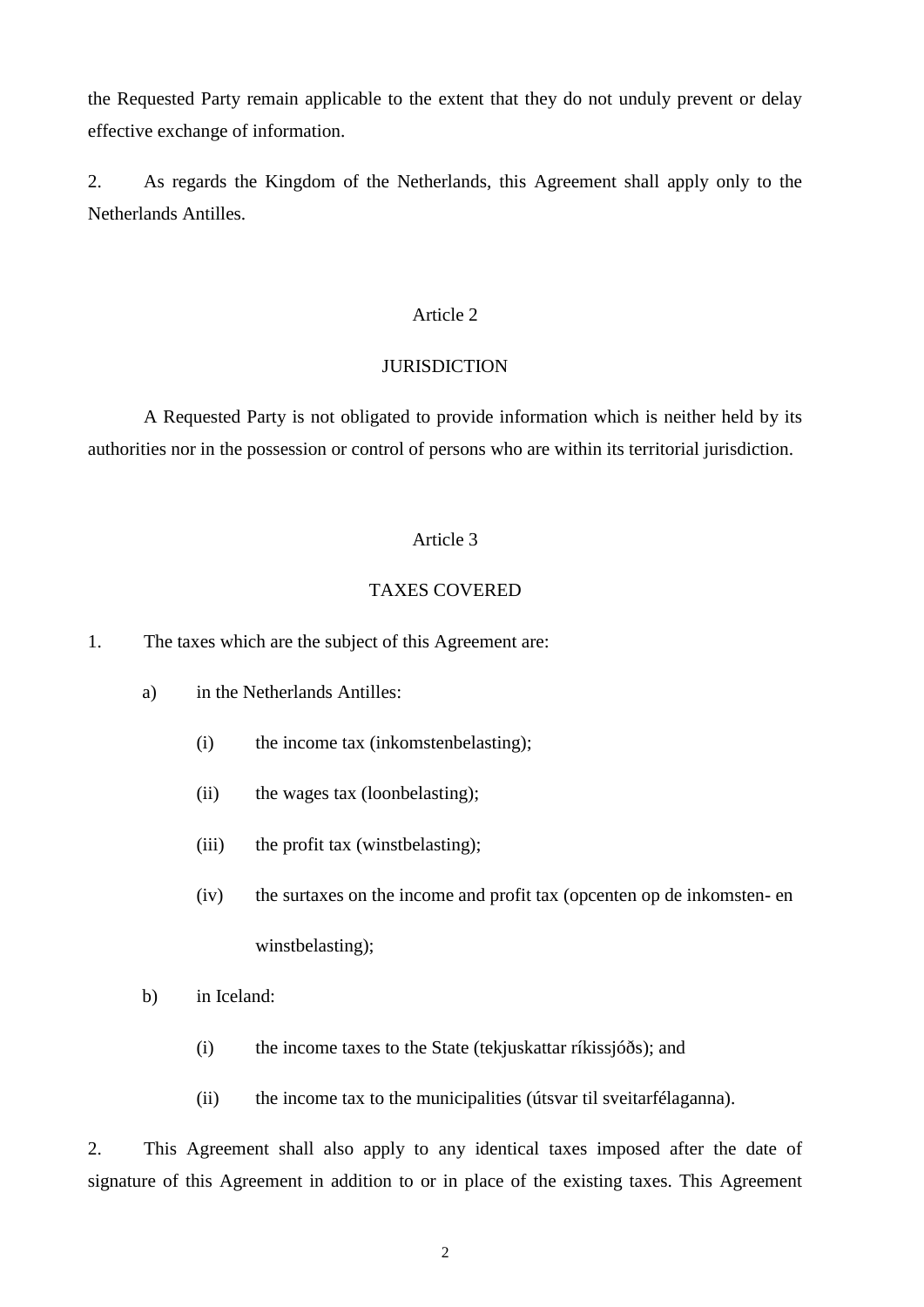shall also apply to any substantially similar taxes imposed after the date of signature of this Agreement in addition to, or in place of, the existing taxes if the competent authorities of the Contracting Parties so agree. Furthermore, the taxes covered may be expanded or modified by mutual agreement of the Contracting Parties in the form of an exchange of letters. The competent authorities of the Contracting Parties shall notify each other of any substantial changes to the taxation and related information gathering measures covered by this Agreement.

## Article 4

## DEFINITIONS

- 1. For the purposes of this Agreement, unless otherwise defined:
	- a) the term "Contracting Party" means the Kingdom of the Netherlands, in respect of the Netherlands Antilles, or Iceland as the context requires;
	- b) the term "the Netherlands Antilles" means that part of the Kingdom of the Netherlands that is situated in the Caribbean Sea and consisting of the Island Territories of Bonaire, Curaçao, Saba, St. Eustatius and St. Maarten (Dutch part) including the territorial waters thereof and the part of the seabed and its subsoil under the Caribbean Sea over which the Kingdom of the Netherlands has sovereign rights in accordance with international law but excluding the part thereof relating to Aruba;
	- c) the term "Iceland" means Iceland and, when used in a geographical sense, means the territory of Iceland, including its territorial sea, and any area beyond the territorial sea within which Iceland, in accordance with international law, exercises jurisdiction or sovereign rights with respect to the sea bed, its subsoil and its superjacent waters, and their natural resources;
	- d) the term "competent authority" means
		- (i) in the case of the Netherlands Antilles, the Minister of Finance or his authorised representative;
		- (ii) in the case of Iceland, the Minister of Finance or his authorised representative;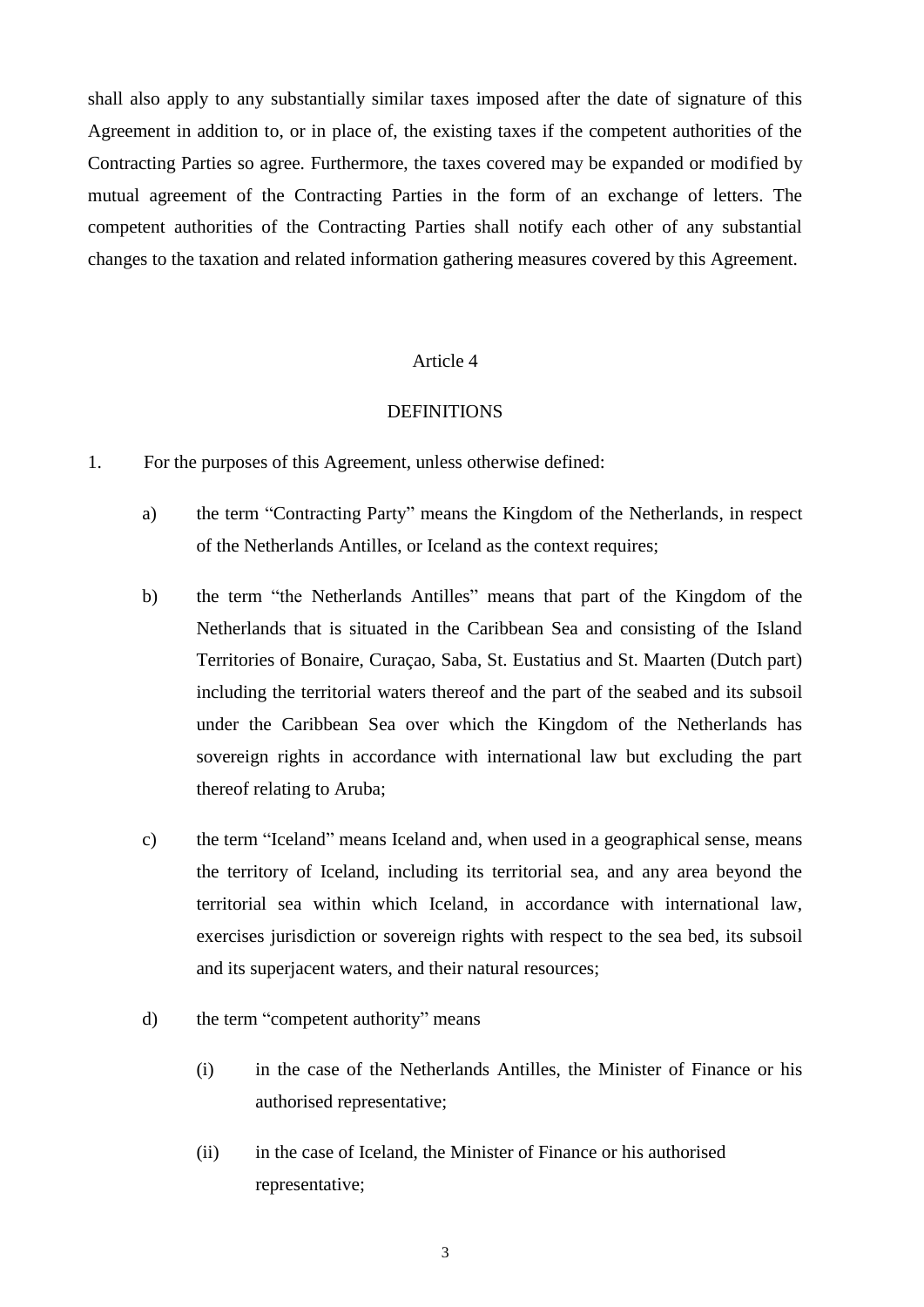- e) the term "person" includes an individual, a company and any other body of persons;
- f) the term "company" means any body corporate or any entity that is treated as a body corporate for tax purposes;
- g) the term "publicly traded company" means any company whose principal class of shares is listed on a recognised stock exchange provided its listed shares can be readily purchased or sold by the public. Shares can be purchased or sold "by the public" if the purchase or sale of shares is not implicitly or explicitly restricted to a limited group of investors;
- h) the term "principal class of shares" means the class or classes of shares representing a majority of the voting power and value of the company;
- i) the term "recognised stock exchange" means any stock exchange agreed upon by the competent authorities of the Contracting Parties;
- j) the term "collective investment fund or scheme" means any pooled investment vehicle, irrespective of legal form. The term "public collective investment fund or scheme" means any collective investment fund or scheme provided the units, shares or other interests in the fund or scheme can be readily purchased, sold or redeemed by the public. Units, shares or other interests in the fund or scheme can be readily purchased, sold or redeemed "by the public" if the purchase, sale or redemption is not implicitly or explicitly restricted to a limited group of investors;
- k) the term "tax" means any tax to which this Agreement applies;
- l) the term "Applicant Party" means the Contracting Party requesting information;
- m) the term "Requested Party" means the Contracting Party requested to provide information;
- n) the term "information gathering measures" means laws and administrative or judicial procedures that enable a Contracting Party to obtain and provide the requested information;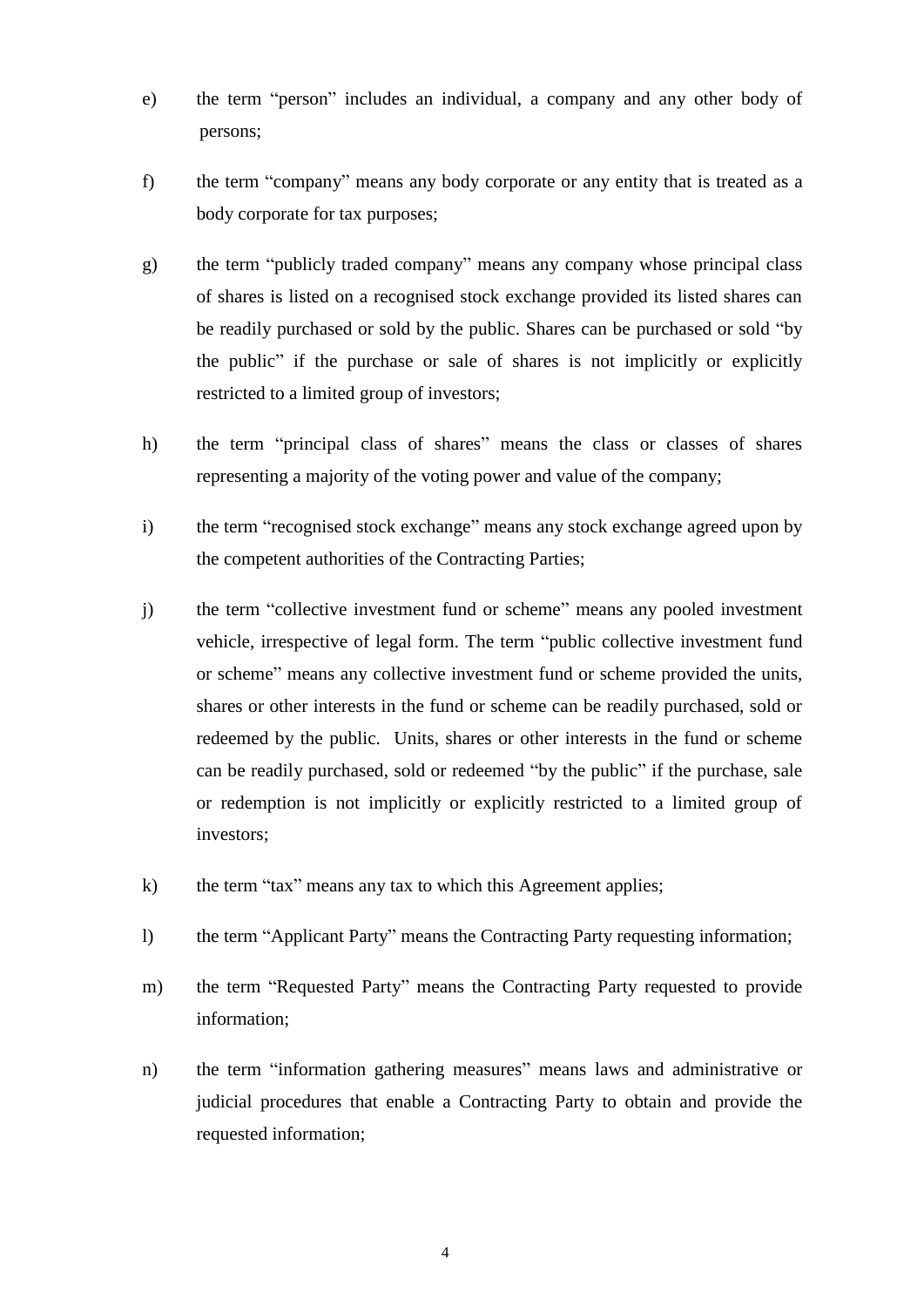- o) the term "information" means any fact, statement or record in any form whatever;
- p) the term "criminal laws" means all criminal laws designated as such under domestic law irrespective of whether contained in the tax laws, the criminal code or other statutes;
- q) the term "criminal tax matters" means tax matters involving intentional conduct which is liable to prosecution under the criminal laws of the Applicant Party.

2. As regards the application of this Agreement at any time by a Contracting Party, any term not defined therein shall, unless the context otherwise requires, have the meaning that it has at that time under the law of that Party, any meaning under the applicable tax laws of that Party prevailing over a meaning given to the term under other laws of that Party.

# Article 5

## EXCHANGE OF INFORMATION UPON REQUEST

1. The competent authority of the Requested Party shall provide upon request information for the purposes referred to in Article 1. Such information shall be exchanged without regard to whether the conduct being investigated would constitute a crime under the laws of the Requested Party if such conduct occurred in the Requested Party.

2. If the information in the possession of the competent authority of the Requested Party is not sufficient to enable it to comply with the request for information, that Party shall use all relevant information gathering measures to provide the Applicant Party with the information requested, notwithstanding that the Requested Party may not need such information for its own tax purposes.

3. If specifically requested by the competent authority of an Applicant Party, the competent authority of the Requested Party shall provide information under this Article, to the extent allowable under its domestic laws, in the form of depositions of witnesses and authenticated copies of original records.

4. Each Contracting Party shall ensure that its competent authority for the purposes specified in Article 1 of this Agreement, has the authority to obtain and provide upon request: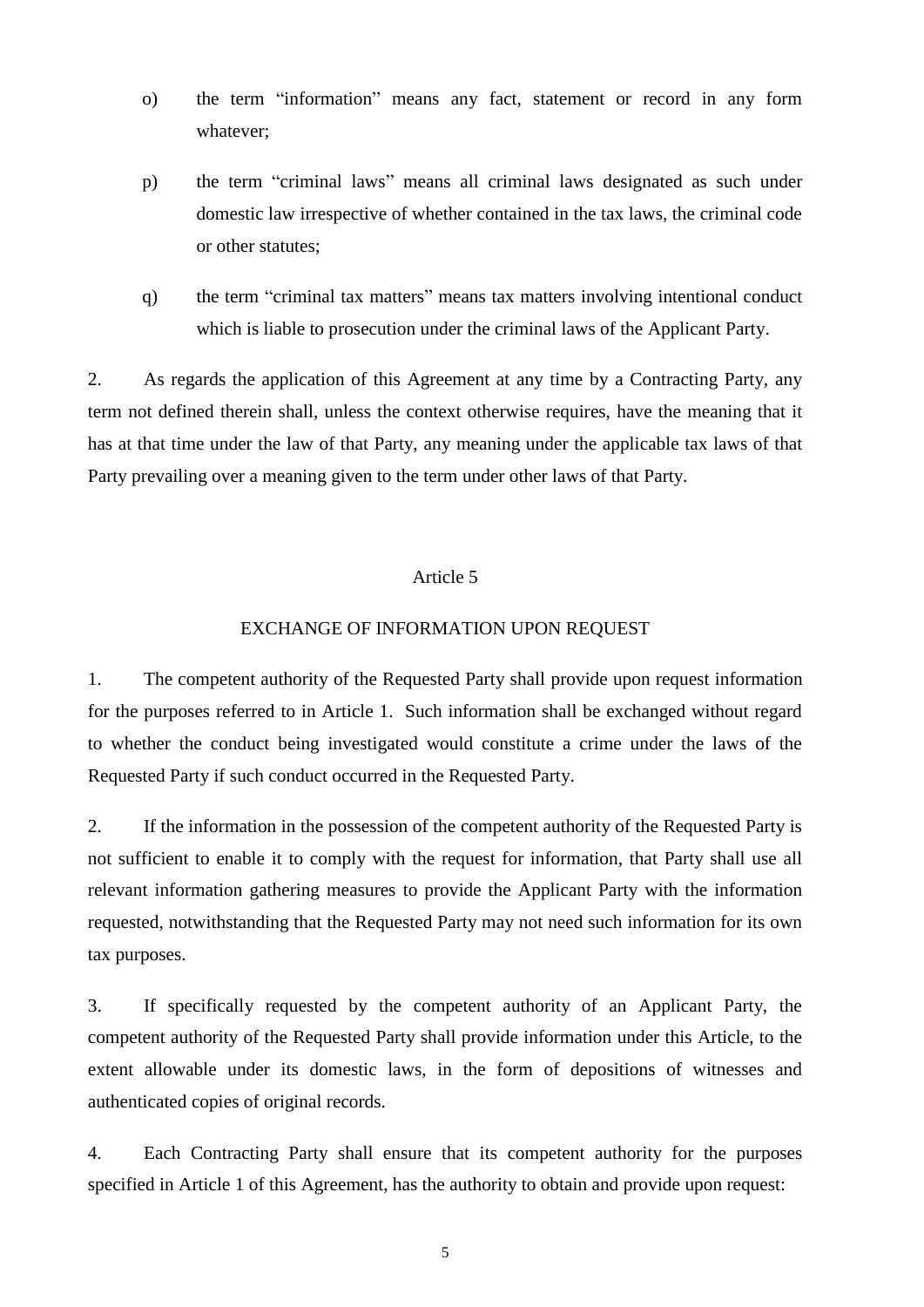- a) information held by banks, other financial institutions, and any person acting in an agency or fiduciary capacity including nominees and trustees;
- b) information regarding the ownership of companies, partnerships, trusts, foundations, "Anstalten" and other persons, including, within the constraints of Article 2, ownership information on all such persons in an ownership chain; in the case of trusts, information on settlors, trustees, beneficiaries and protectors; and in the case of foundations, information on founders, members of the foundation council and beneficiaries. Further, this Agreement does not create an obligation on the Contracting Parties to obtain or provide ownership information with respect to publicly traded companies or public collective investment funds or schemes unless such information can be obtained without giving rise to disproportionate difficulties.

5. The competent authority of the Applicant Party shall provide the following information to the competent authority of the Requested Party when making a request for information under this Agreement to demonstrate the foreseeable relevance of the information to the request:

- a) the identity of the person under examination or investigation;
- b) a statement of the information sought including its nature and the form in which the Applicant Party wishes to receive the information from the Requested Party;
- c) the tax purpose for which the information is sought;
- d) the grounds for believing that the information requested is held in the Requested Party or is in the possession or control of a person within the jurisdiction of the Requested Party;
- e) to the extent known, the name and address of any person believed to be in possession of the requested information;
- f) a statement that the request is in conformity with the law and administrative practices of the Applicant Party, that if the requested information was within the jurisdiction of the Applicant Party then the competent authority of the Applicant Party would be able to obtain the information under the laws of the Applicant Party or in the normal course of administrative practice and that the information request is in conformity with this Agreement;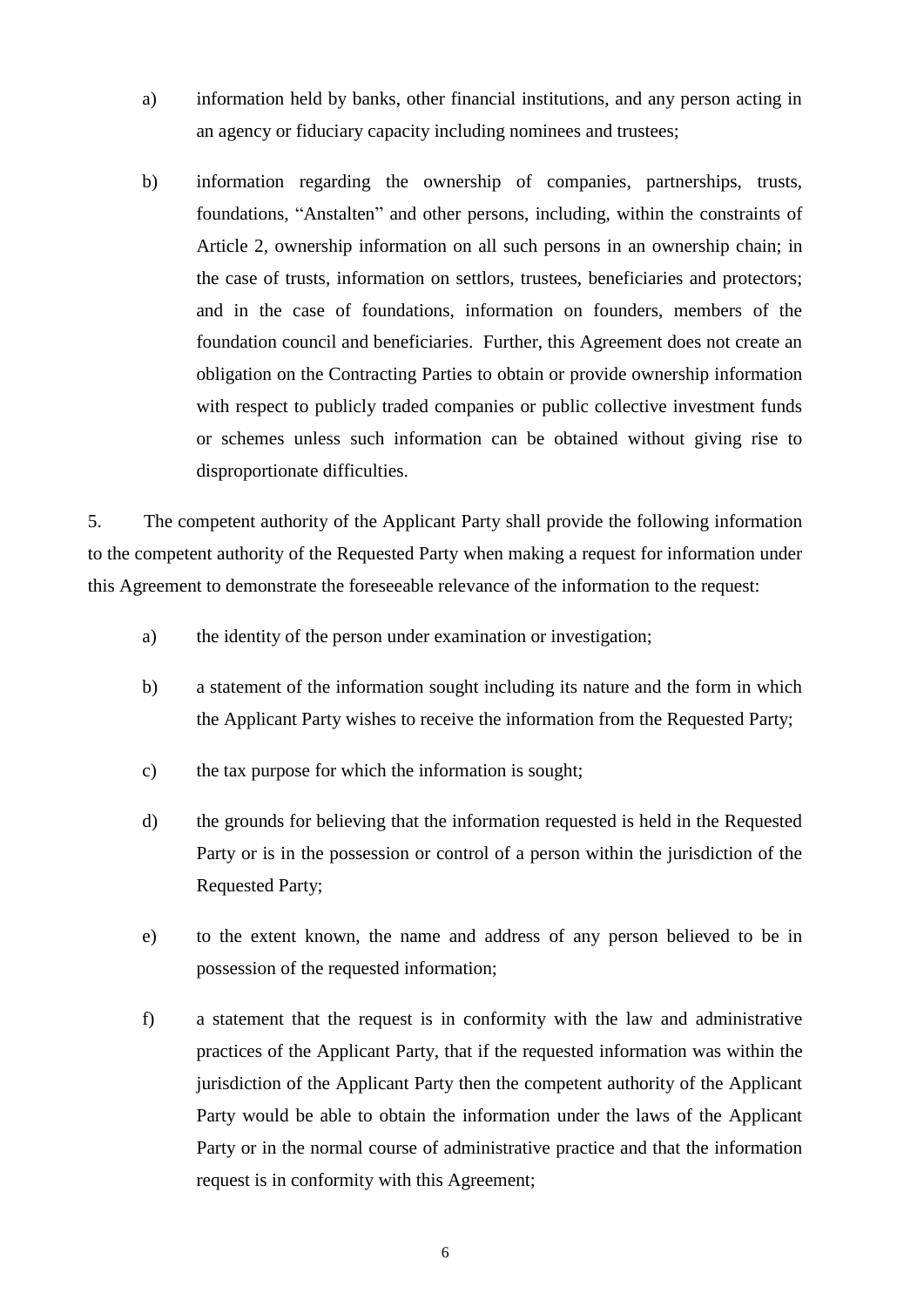g) a statement that the Applicant Party has pursued all means available in its own territory to obtain the information, except those that would give rise to disproportionate difficulties.

6. The competent authority of the Requested Party shall forward the requested information as promptly as possible to the Applicant Party. To ensure a prompt response, the competent authority of the Requested Party shall:

- a) confirm receipt of a request in writing to the competent authority of the Applicant Party and shall notify the competent authority of the Applicant Party of deficiencies in the request, if any, within 60 days of the receipt of the request; and
- b) if the competent authority of the Requested Party has been unable to obtain and provide the information within 90 days of receipt of the request, including if it encounters obstacles in furnishing the information or it refuses to furnish the information, it shall immediately inform the Applicant Party, explaining the reason for its inability, the nature of the obstacles or the reasons for its refusal.

# Article 6

## TAX EXAMINATIONS ABROAD

1. A Contracting Party may allow representatives of the competent authority of the other Contracting Party to enter the territory of the first-mentioned Party to interview individuals and examine records with the written consent of the persons concerned. The competent authority of the second-mentioned Party shall notify the competent authority of the first-mentioned Party of the time and place of the meeting with the individuals concerned.

2. At the request of the competent authority of one of the Contracting Parties, the competent authority of the other Contracting Party may allow representatives of the competent authority of the first-mentioned Party to be present at the appropriate part of a tax examination in the second-mentioned Party.

3. If the request referred to in paragraph 2 is acceded to, the competent authority of the Contracting Party conducting the examination shall, as soon as possible, notify the competent authority of the other Party about the time and place of the examination, the authority or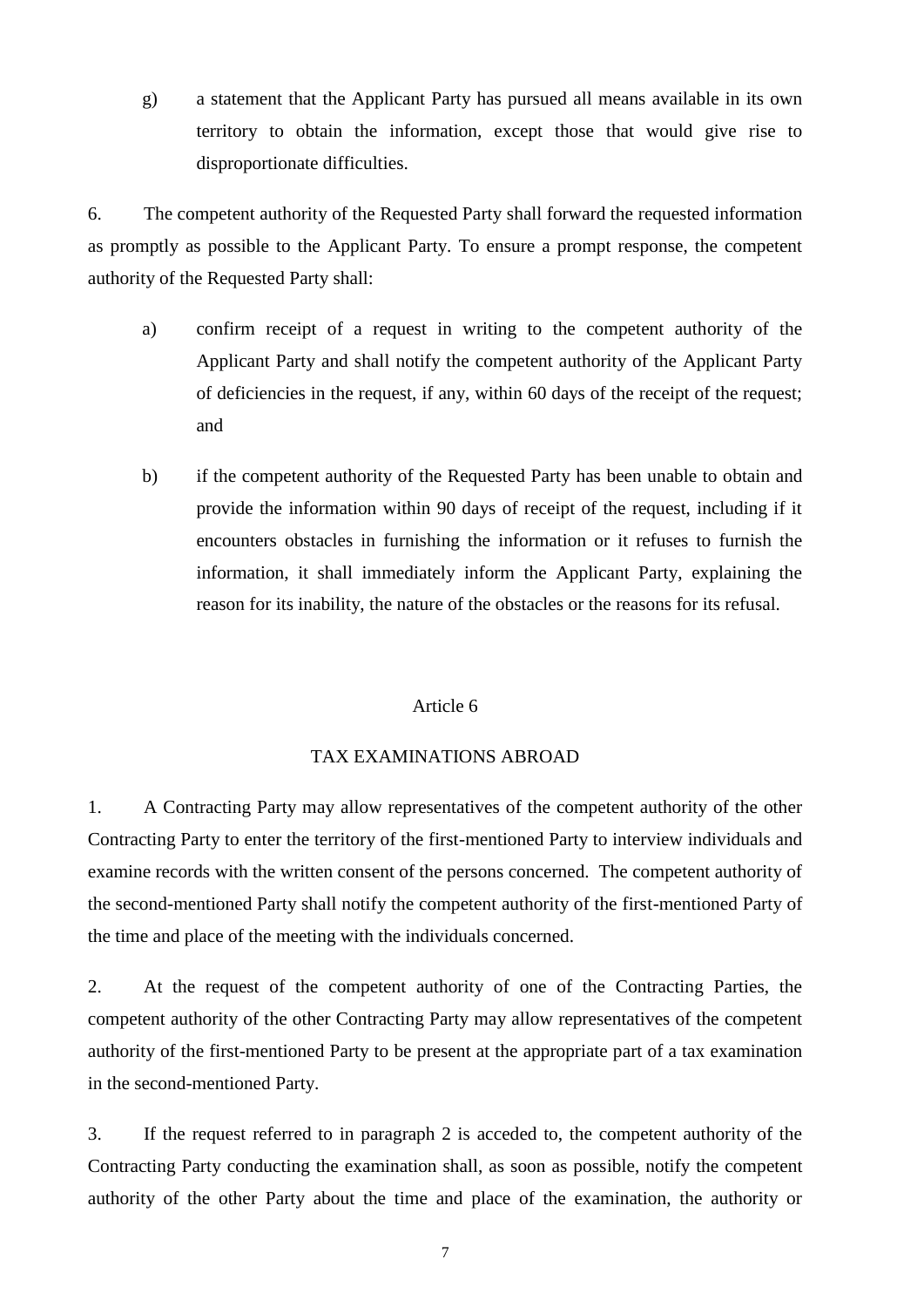official designated to carry out the examination and the procedures and conditions required by the first-mentioned Party for the conduct of the examination. All decisions with respect to the conduct of the tax examination shall be made by the Party conducting the examination.

## Article 7

### POSSIBILITY OF DECLINING A REQUEST

1. The Requested Party shall not be required to obtain or provide information that the Applicant Party would not be able to obtain under its own laws for purposes of the administration or enforcement of its own tax laws. The competent authority of the Requested Party may decline to assist where the request is not made in conformity with this Agreement.

2. The provisions of this Agreement shall not impose on a Contracting Party the obligation to supply information which would disclose any trade, business, industrial, commercial or professional secret or trade process. Notwithstanding the foregoing, information of the type referred to in paragraph 4 of Article 5 shall not be treated as such a secret or trade process merely because it meets the criteria in that paragraph.

3. The provisions of this Agreement shall not impose on a Contracting Party the obligation to obtain or provide information, which would reveal confidential communications between a client and an attorney, solicitor or other admitted legal representative where such communications are:

a) produced for the purposes of seeking or providing legal advice; or

b) produced for the purposes of use in existing or contemplated legal proceedings.

4. The Requested Party may decline a request for information if the disclosure of the information would be contrary to public policy (ordre public).

5. A request for information shall not be refused on the ground that the tax claim giving rise to the request is disputed by the taxpayer.

6. The Requested Party may decline a request for information if the information is requested by the Applicant Party to administer or enforce a provision of the tax law of the Applicant Party, or any requirement connected therewith, which discriminates against a

8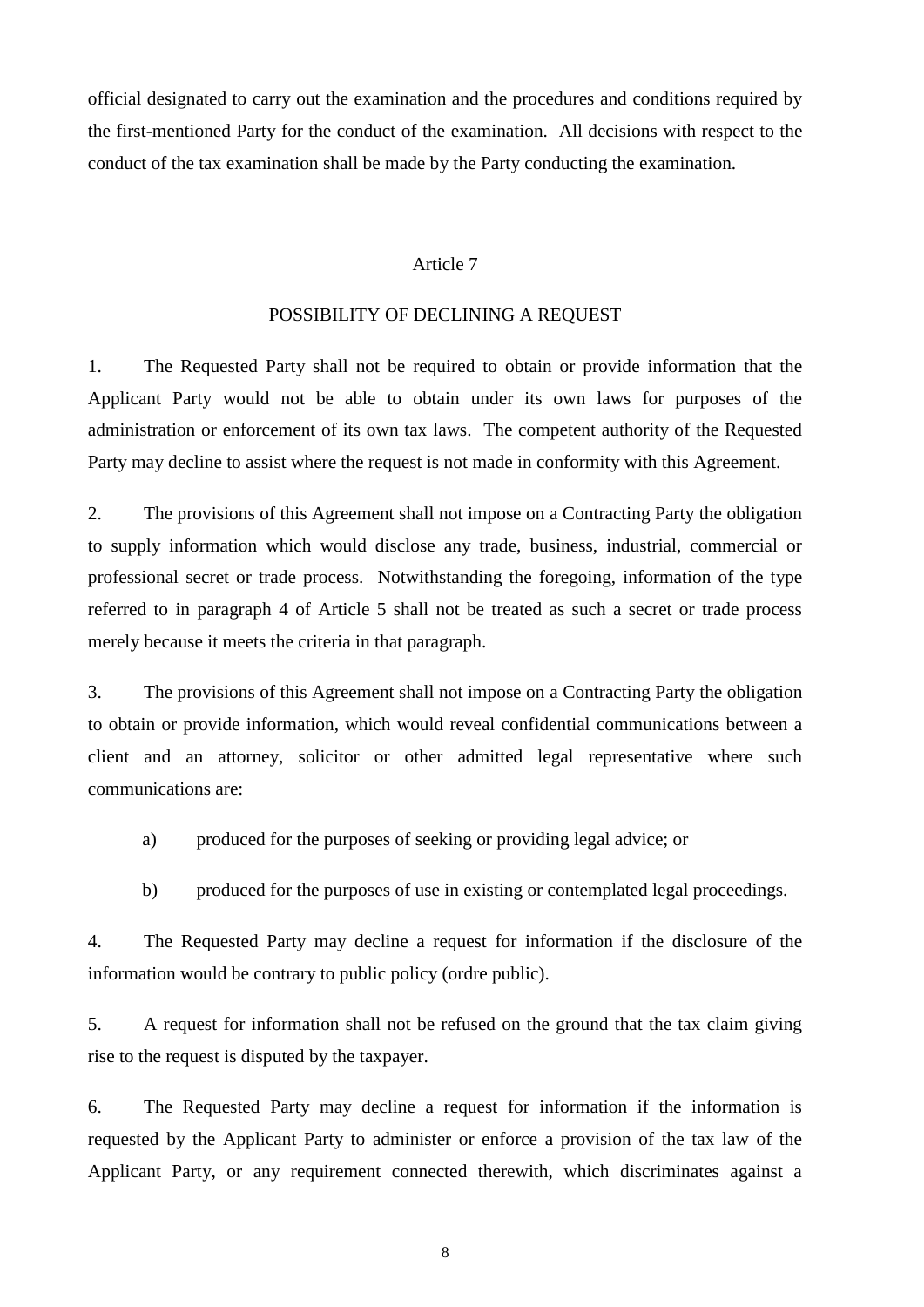national of the Requested Party as compared with a national of the Applicant Party in the same circumstances.

### Article 8

## CONFIDENTIALITY

Any information received by a Contracting Party under this Agreement shall be treated as confidential and may be disclosed only to persons or authorities (including courts and administrative bodies) in the jurisdiction of the Contracting Party concerned with the assessment or collection of, the enforcement or prosecution in respect of, or the determination of appeals in relation to, the taxes covered by this Agreement. Such persons or authorities shall use such information only for such purposes. They may disclose the information in public court proceedings or in judicial decisions. The information may not be disclosed to any other person or entity or authority or any other jurisdiction without the express written consent of the competent authority of the Requested Party.

#### Article 9

#### **COSTS**

Unless the competent authorities of the Contracting Parties otherwise agree, ordinary costs incurred in providing assistance shall be borne by the Requested Party, and extraordinary costs incurred in providing assistance (including reasonable costs of engaging external advisors in connection with litigation or otherwise) shall be borne by the Applicant Party. At the request of either Contracting Party, the competent authorities shall consult as necessary with regard to this Article, and in particular the competent authority of the Requested Party shall consult with the competent authority of the Applicant Party in advance if the costs of providing information with respect to a specific request are expected to be significant.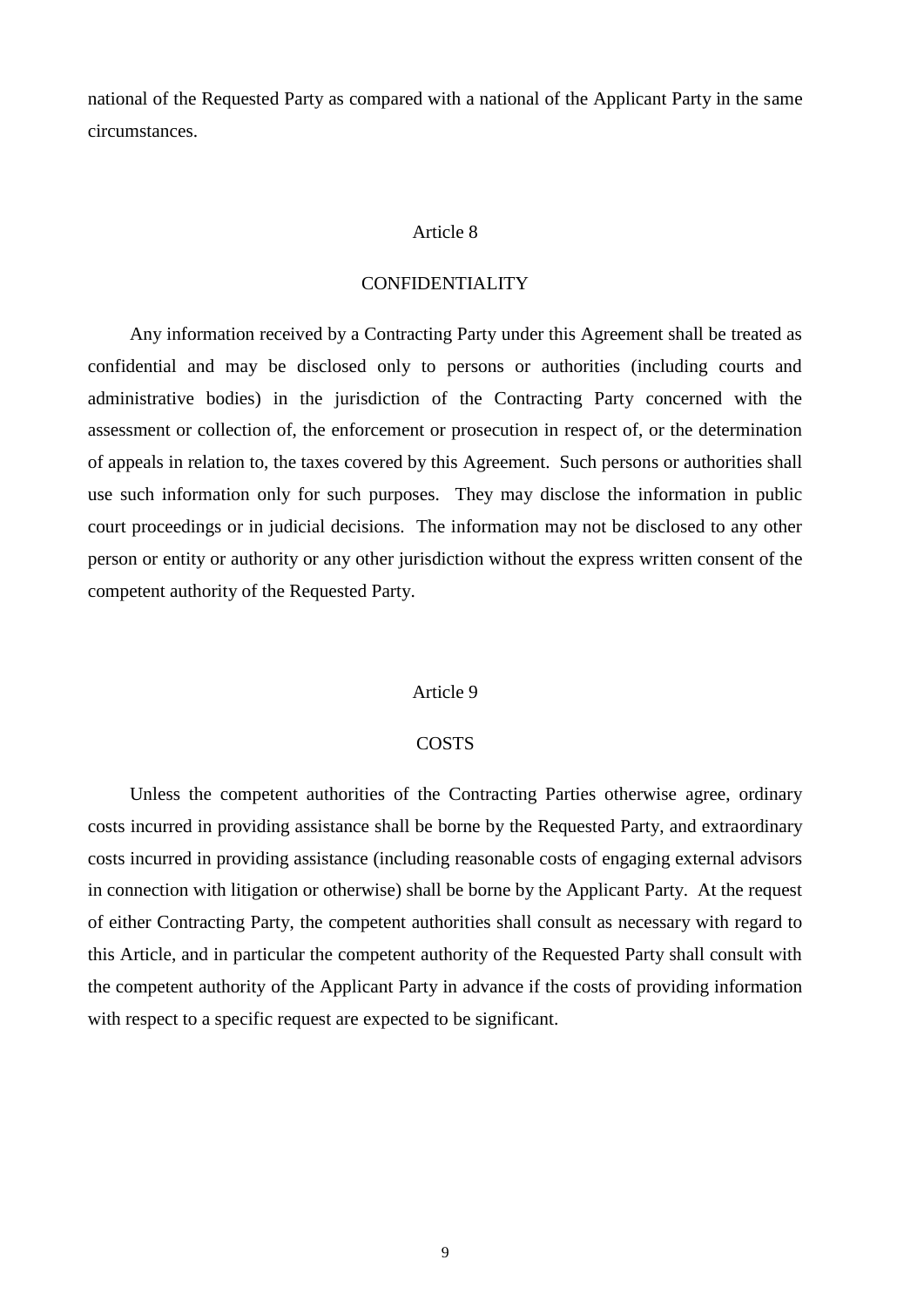### Article 10

## IMPLEMENTATION LEGISLATION

The Contracting Parties shall enact any legislation necessary to comply with, and give effect to, the terms of this Agreement.

# Article 11

## MUTUAL AGREEMENT PROCEDURE

1. The competent authorities of the Contracting Parties shall jointly endeavour to resolve any difficulties or doubts arising as to the interpretation or application of this Agreement.

2. In addition to the endeavours referred to in paragraph 1, the competent authorities of the Contracting Parties may mutually determine the procedures to be used under Articles 5 and 6.

3. The competent authorities of the Contracting Parties may communicate with each other directly for the purposes of this Article.

## Article 12

#### ENTRY INTO FORCE

1. This Agreement shall enter into force on the first day of the second month after the later of the dates on which each of the Contracting Parties has notified the other in writing, through diplomatic channels, that the internal procedures required by that Contracting Party for the entry into force of this Agreement have been complied with.

2. The provisions of this Agreement shall also apply in their terms to information predating the coming into force of this Agreement.